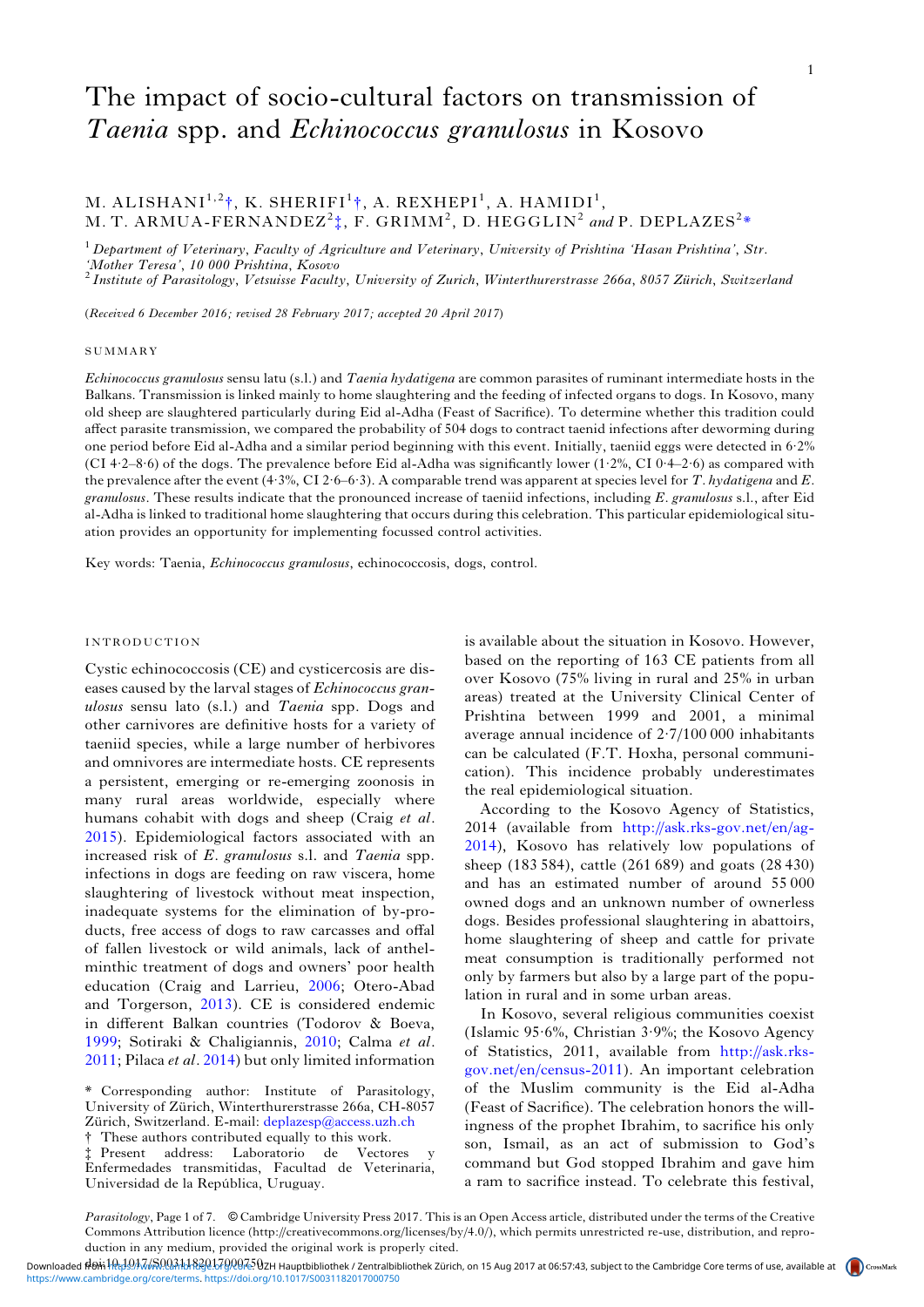commonly sheep are sacrificed but, sometimes, also cattle, goats or camels. The sacrificed animals must meet quality standards and the sheep or goat has to be at least 1-year old. In Kosovo, the meat of animals slaughtered for this event is traditionally divided into three parts; the family retains onethird of the share, another third is given to relatives, friends, or neighbours and the remaining third is given to poor and needy people. Approximately 1000 cattle and 30 000 sheep are slaughtered during Eid al-Adha, and this event represents an excellent opportunity for sheep farmers to sell their animals, especially older sheep not suitable for further lamb production. The slaughtering is predominantly performed at home, very often without veterinary control and proper elimination of offal. As old sheep have been shown to harbour the majority of the E. granulosus protoscolex burden in their cysts (Torgerson et al. [2009\)](#page-6-0), they represent the major source of infection for the owned and ownerless dog population in Kosovo.

In Kosovo dogs are kept as companion animals for protection, guarding or hunting and they are very common in rural areas, and are kept especially by sheep breeders. Whether or not dog ownership or contact with dogs are risk factors for human CE is controversial. Some studies could not find any significant associations (Carmona et al. [1998;](#page-5-0) Dowling and Torgerson [2000](#page-5-0); Rafiei et al. [2007](#page-6-0); Harandi et al. [2011\)](#page-5-0), while other studies did (Campos-Bueno et al. [2000;](#page-5-0) Moro et al. [2008](#page-5-0)). In Kosovo, as in the neighbouring Balkan countries, the dog populations are not registered and free roaming and ownerless dogs easily have access to uncooked offal and carcasses. Furthermore, the lack of knowledge on CE and the absence of strategic deworming of dogs contribute to the persistence of the infection pressure even in hunting and pet dogs. In 2003/04, the prevalence of *Taenia* spp. and *E. granulosus* (sheep strain,  $G1-G3$ ) in naturally infected pet dogs, sheepdogs and hunting and ownerless dogs was  $7.5\%$  (CI  $4.8-11.1$ ) and  $1.3\%$  (CI 0.4-3.3), respectively, in Kosovo (Sherifi et al. [2011](#page-6-0)). The occurrence of CE in slaughtered cattle from all over the country was high (72%), indicating a high environmental contamination with E. granulosus s.l. eggs (Hamidi et al. [2010](#page-5-0)).

The objective of the present study was to determine the risk of transmission of *Taenia* spp. and *E*. granulosus in dogs associated with the high slaughtering activity during Eid al-Adha and to develop a strategy for the monitoring and of controlling taeniid infections in dogs.

## METHODS

## Study area

Kosovo is located in the central Balkan peninsula in Southeastern Europe, has continental and

Mediterranean climate zones, covers 10 908 km<sup>2</sup> and had a human population of 1 739 825 in 2011 (the Kosovo Agency of Statistics, ASK, 2011, available from <http://ask.rks-gov.net/en/census-2011>).

To assess the occurrence of Taenia spp. and E. granulosus s.l. in dogs, fecal samples were collected in 21 randomly selected municipalities (out of a total of 38) with comparable dog keeping conditions and practices in the regions of Prishtina, Mitrovica, Prizren and Ferizaj. These four regions cover  $4884 \text{ km}^2$  or  $44.8\%$  of the total country's surface.

#### Sampling

As the dog population is not officially registered, private veterinary practices, which are licensed by the government, were contracted to recruit dog owners in randomly selected villages. The veterinarians were supervised by the two first authors of this study and supplied with questionnaires, sterile plastic cups, sterile wooden spatulas, gloves and praziquantel tablets. Fresh fecal samples of chained dogs were collected from the ground within the area accessible to them or from inside their cages or, in the case of unchained single dogs, from their defecation places pinpointed by the owners.

The study was carried out between January 2012 and March 2013. To determine whether the Eid al-Adha event could affect parasite transmission, we compared the probability of 504 dogs from 272 owners to contract taenid infections after deworming during one period before Eid al-Adha (pre-event period) and a similar period beginning with this event (event period). For practical reasons the sampling periods lasted between 73 and 110 days. After each collection, all dogs were orally treated with praziquantel tablets (5 mg kg−<sup>1</sup> body weight, 50 mg tbl−<sup>1</sup> . Prazikvantel®, Veterinarski Zavod, Zemun), provided by the Kosovo Food and Veterinary Agency.

Baseline samples were collected when dogs were dewormed for the first time between 31 January and 20 May 2012 (baseline period). Samples of the pre-event period were collected roughly 5–7 months (mean 182 days,  $SD \pm 27$  days, range 114– 249 days) after the initial deworming from 30 August to 17 October 2012 (pre-event period) when dogs were dewormed for the second time. The Eid al-Adha event was celebrated on the 26 October 2012 and the event samples were collected roughly  $4^{1/2}$ –6 months after the second deworming (mean 162 days,  $SD \pm 20$  days, range 92–215 days) from the 11 January to 25 March 2013 (s. [Table 1](#page-2-0)). Thus, the time between deworming and sample collection was always considerably longer than the prepatency periods of T. hydatigena (57–71 days, Deplazes et al. [1990](#page-5-0)) or E. granulosus s.l. (34–58 days; Thompson, [2017\)](#page-6-0).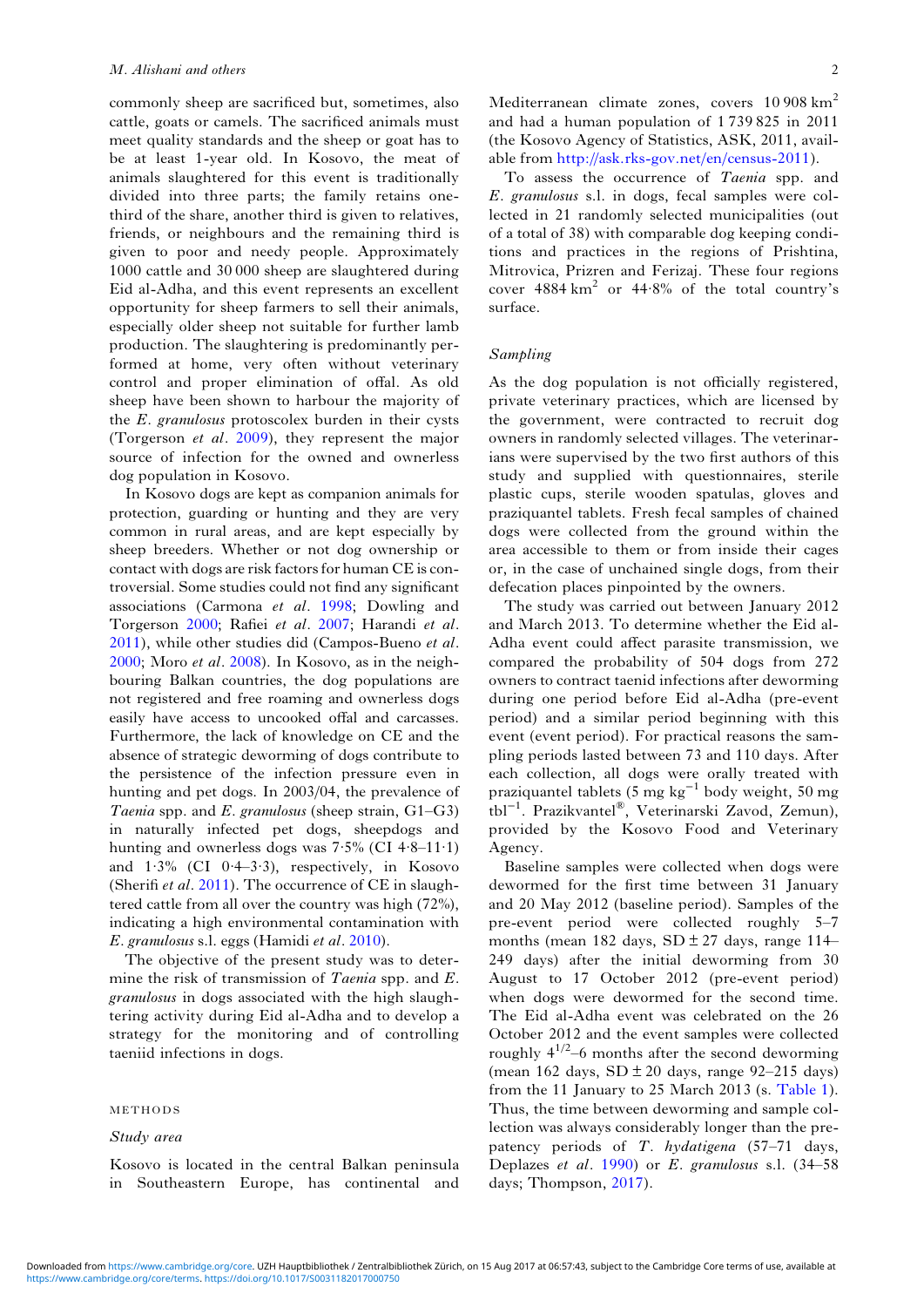| Periods/event          | Mean date      | Sampling from | to            | Duration (days) |
|------------------------|----------------|---------------|---------------|-----------------|
| Baseline period        | 11.03.2012     | 31.01.2012    | 20.05.2012    | 110             |
| Pre-Eid al-Adha period | 08.09.2012     | 30.07.2012    | 12.10.2012    | 74              |
| Eid al-Adha event      | $26.10.2012^a$ | (no sampling) | (no sampling) |                 |
| Post-Eid al-Adha       | 21.02.2013     | 15.01.2013    | 29.03.2013    | 73              |

<span id="page-2-0"></span>Table 1. Time line of the sampling periods and the Eid a-Adha event

<sup>a</sup> Eid al-Adha lasts 3 days. However, usually sheep are slaughtered on the first day of the celebration.

## Sample testing

Flotation technique for detection of taeniid eggs. Private veterinarians working in the investigated areas collected fecal samples (around 5–10 g) in plastic tubes. After collection the samples were natively stored in refrigerators at 4–8 °C and sent weekly to the Laboratory of Parasitology, Faculty of Agriculture and Veterinary in Prishtina. For biosafety reasons (killing of eggs of *Echinococcus* spp.), all samples were deep-frozen at −80 °C for 5 days and were thereafter kept at −20 °C. Helminth eggs, including taeniid eggs, were detected by a modified flotation technique using the Ovatec<sup>®</sup> system (Zoetis, Germany). Two grams of feces were added to Ovatec® tubes containing 12 mL flotation solution (density 1.24; 8 litre of tap water containing  $2.88$  kg NaCl and 1.60 kg normal sugar) and mixed thoroughly with sterile wooden spatulas. The tubes were completely filled with flotation solution until a positive meniscus was formed and covered with a  $2 \times 22$  mm<sup>2</sup> cover slip for 30 min. Thereafter, cover slips were carefully removed and transferred to glass slides for microscopic examination (magnification 100–400 $\times$ ). Ovatec<sup>®</sup> tubes were washed and decontaminated by storing them overnight in 4·3% sodium hypochlorite solution before reusing.

Flotation and sieving techniques for isolation of taeniid eggs. All taeniid egg positive samples plus 250 randomly selected negative samples from all three sampling phases were analysed at the Institute of Parasitology, University of Zurich, with the flotation and sieving method (F/Si) described by Mathis *et al.* [\(1996](#page-5-0)), using 2 g of feces.

## DNA analyses

DNA isolation from the F/Si purified taeniid eggs was done as described by Stefanic et al. [\(2004\)](#page-6-0). A multiplex polymerase chain reaction (PCR), targeting mitochondrial DNA of Taenia spp., E. granulosus s.l. and E. multilocularis, was carried out as described by Trachsel et al. [\(2007\)](#page-6-0). Echinococcus granulosus s.l. positive samples were subjected to an additional PCR specific for E. granu-losus sensu stricto genotypes (Stefanic et al. [2004\)](#page-6-0). For species identification, Taenia spp. specific amplicons were purified using the MinElute PCR purification kit (Qiagen, Hilden, Germany) and sent for direct sequencing to Synergene Biotech GmbH (Zurich, Switzerland) using Cest5seq primer (Trachsel et al. [2007\)](#page-6-0).

#### Validation of the diagnostic procedure

The diagnostic strategy for the detection of taeniideggs using a simple flotation test (Ovatec $^{\circledR}$  modified) was validated against the well-established F/Si procedure. Using the same amount of feces, 55 of the 58 samples tested as taeniid eggs positive by Ovatec® system were also positive by the F/Si method. In the three Ovatec $^{\circledR}$  positive but negative F/Si samples, the multiplex PCR was negative in two cases, the third sample contained DNA of Mesocestoides litteratus as confirmed by direct sequencing. Furthermore, three out of 250 samples negative for taeniid eggs by Ovatec® showed taeniid-like eggs with the F/Si-method. The multiplex PCR revealed that two samples had bands corresponding to *Taenia* spp., while the other one was positive for E. granulosus. Direct sequencing of the first two amplicons revealed 99 and 98% homology with sequences registered in GenBank as T. hydatigena (LC107783) and,  $M.$  litteratus (JN088186), respectively.

## Data analysis

A logistic regression analyses were used to investigate the effect of sex (female  $vs$  male), age (in months), the number of owned dogs per owner, the urbanization (rural, suburban and urban), the region (Prishtina, Mitrovica, Prizren and Ferizaj) and the dog type (sheepdog vs other dogs) in the untreated population (baseline period).

The differences of the prevalence rates between the three periods were tested with the Cochran-Q test. If significant difference between the three periods were detected, the Mc-Nemar test was used as a post-hoc test to determine which periods have significant different prevalence rates. Exact binomial 95% confidence intervals (CI) for means of binomial variables, were calculated according to the method of Clopper and Pearson ([1934\)](#page-5-0).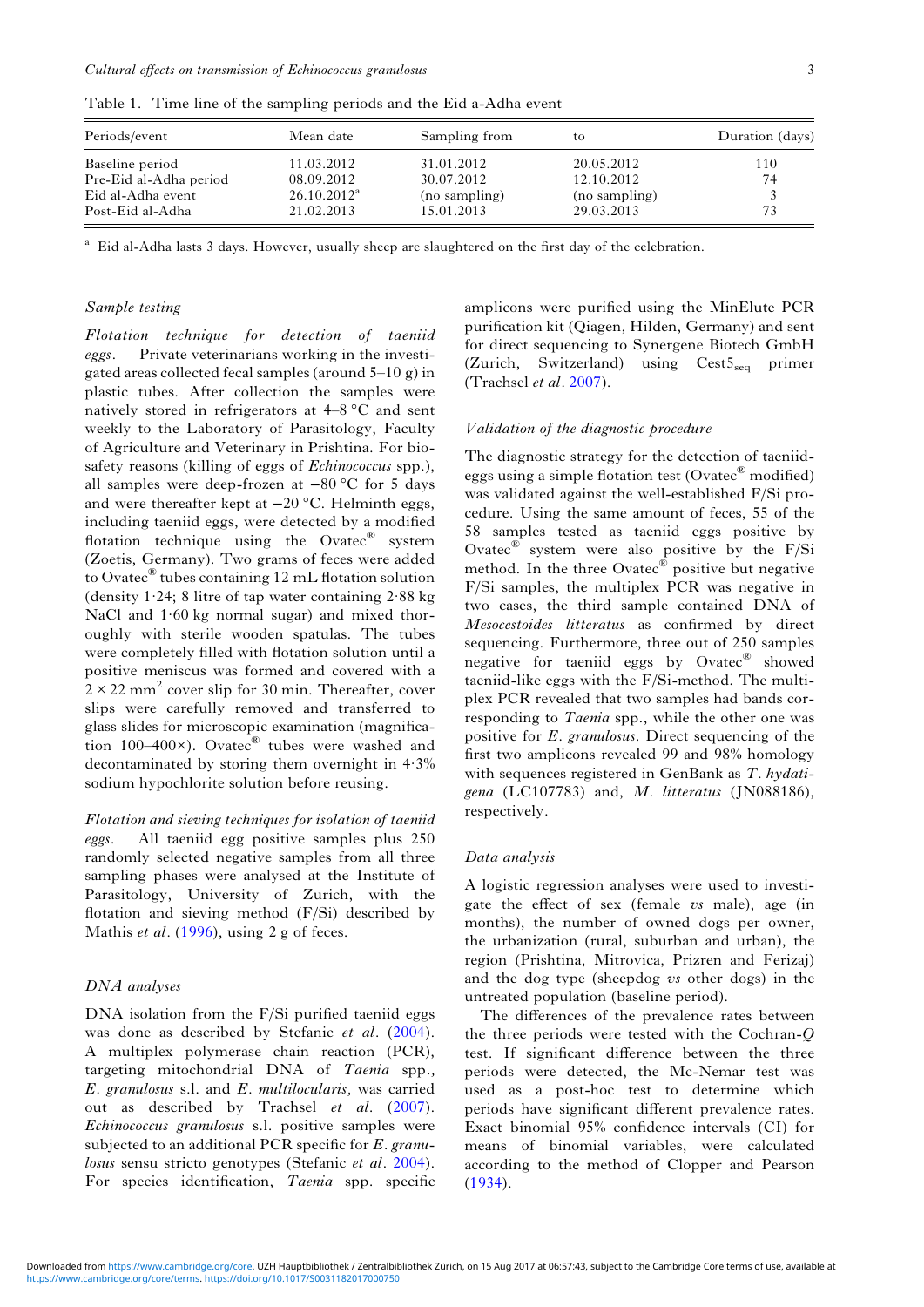<span id="page-3-0"></span>Table 2. Overall prevalence rates (% pos) and 95% confidence intervals (95% CI) of sheep dogs, other dogs and all dogs for taenid eggs, Taenia hydatigena, Taenia ovis and Echinococcus granulosus over the three study periods

|                           |                              | Baseline       |                        | Pre-event      |                     | Event period |                      |
|---------------------------|------------------------------|----------------|------------------------|----------------|---------------------|--------------|----------------------|
| Dog type                  | <b>Species</b>               | N pos          | $\%$ pos (95% CI)      | N pos          | $\%$ pos (95% CI)   | N pos        | $\%$ pos (95% CI)    |
| Sheepdogs<br>$(N = 138)$  | Taenid eggs <sup>a</sup>     | 20             | $14.49(9.08-21.49)$    | 4              | $2.90(0.80 - 7.26)$ | 14           | $10.14(5.66-16.44)$  |
|                           | T. hydatigena                | 18             | $13.04(7.92 - 19.83)$  | 4              | $2.90(0.80 - 7.26)$ | 12           | $8.70(4.57-14.70)$   |
|                           | T. ovis                      |                | $0.72(0.02 - 3.97)$    | $\Omega$       | $0.00(0.00-2.15)$   | $\theta$     | $0.00(0.00-2.15)$    |
|                           | $E.$ granulosus $b$          | 4              | $2.90(0.80 - 7.26)$    | 0              | $0.00(0.00-2.15)$   |              | $0.72(0.02 - 3.97)$  |
| Other dogs<br>$(N = 366)$ | Taenid eggs <sup>a</sup>     | 11             | $3.01 (1.51 - 5.31)$   | $\mathfrak{D}$ | $0.55(0.07-1.96)$   | 7            | $1.91 (0.77 - 3.90)$ |
|                           | T. hydatigena                | 10             | $2.73(1.32 - 4.97)$    |                | $0.27(0.01-1.51)$   | 5            | $1.37(0.45 - 3.16)$  |
|                           | T. ovis                      | $\Omega$       | $0.00(0.00-0.82)$      |                | $0.27(0.01-1.51)$   |              | $0.27(0.01-1.51)$    |
|                           | $E.$ granulosus $\mathbf{B}$ | $\overline{c}$ | $0.55(0.07-1.96)$      | $\Omega$       | $0.00(0.00-0.82)$   | 2            | $0.55(0.07-1.96)$    |
| All dogs ( $N = 504$ )    | Taenid eggs <sup>a</sup>     | 31             | $6.15(4.22 - 8.62)$    | 6              | $1.19(0.44 - 2.57)$ | 21           | $4.17(2.60-6.30)$    |
|                           | T. hydatigena                | 28             | $5.56$ $(3.72 - 7.93)$ |                | $0.99(0.32 - 2.30)$ | 17           | $3.37(1.98 - 5.35)$  |
|                           | T. ovis                      |                | $0.20(0.00-1.10)$      |                | $0.20(0.00-1.10)$   | 1            | $0.20(0.00-1.10)$    |
|                           | $E.$ granulosus $b$          | 6              | $1.19(0.44 - 2.57)$    | $\theta$       | $0.00(0.00-0.59)$   | 3            | $0.60(0.12 - 1.73)$  |

<sup>a</sup> Confirmed by the flotation and sieving test.<br><sup>b</sup> In six cases double infection with T. hydatigena (four in sheepdogs and two in other dogs).

#### RESULTS

In 31 of the 504 investigated dogs taeniid eggs were identified during the baseline sampling before the first treatment (6·15%, 95% CI: 4·22–8·62%). The analyses of these eggs revealed six infections with E. granulosus s.l.  $(1.19\%, \text{CI}: 0.44-2.57\%)$ , one infection with *T. ovis* (0.20%, CI: 0.00–1.10%) and 28 with *T*. hydatigena  $(5.56\%, CI: 4.05–8.39\%)$ . The proportion of dogs excreting taeniid eggs during the pre-event sampling was significantly lower  $(1.19\%, \text{ CI: } 0.44-$ 2·57) and increased thereafter to an intermediate level in the event period  $(4.17\%, \text{ CI: } 2.60 - 6.30\%).$ 

According to a logistic regression analysis of the baseline data, sex, age, number of dogs per owner, urbanization and area did not affect the likelihood for an infection. The only significant factor was dog type (Wald statistics 14.5, df 1,  $P < 0.001$ ). Sheepdogs were much more likely to be infected with T. hydati*gena* than other dogs (Odds ratio  $5.5$ , CI:  $2.3-13.2$ ).

Considering the different infection levels of sheepdogs and other dogs, prevalence rates for the different taeniid species are shown separately for these two groups (Table 2). Although infection levels in sheepdogs were generally higher, changes of the levels between the three sampling phases were similar in both groups.

Statistical analyses for the temporal changes were only made for the most abundant species. The prevalence rates of T. hydatigena differed significantly between the three time points for both dog groups (sheep dogs: Cochran-Q 14.8, df 2,  $P = 0.001$ ; other dogs: Cochran-Q 8.1, df 2,  $P = 0.017$ ). It decreased from 13 $\cdot$ 0 to 2 $\cdot$ 9% (McNemar-Test:  $P = 0.001$ ) and, thereafter, increased to 8.7% ( $P = 0.021$ ) for sheepdogs. In other dogs, only the decrease from 2·7% (baseline period) to 0·27% (pre-event period) was statistically significant  $(P = 0.012)$ .

The relatively high prevalence rates for T. hydatigena detected in the samples of the event-period, as compared with the pre-event samples, implies that the force of infection was lower between the first and the second sampling period than between the second and third. We therefore modelled two scenarios that could explain the observed prevalences. The first scenario assumes constant forces of infection for the periods between sampling 1 and 2 and between 2 and 3, whereas the second scenario assumes a change of infection pressure during the Celebration ([Fig. 1](#page-4-0)). Model 2 predicts that 6·3% of the sheep dog population got infected during Eid al-Adha in 2012.

A T. hydatigena infection detected in the baseline samples was a very good predictor for later taenid infections, e.g. nine out of the 18 sheepdogs that were infected with  $T.$  *hydatigena* during the baseline period were also found infected at another sampling phase (50 $\cdot$ 0%, CI: 26 $\cdot$ 0 $-74\cdot$ 0%) and two of these nine dogs were even infected during all three periods. On the other hand, only five out of 120 sheepdogs with no prior T. *hydatigena* infection were infected at a later stage with this tapeworm  $(4.2\%, \text{ CI: } 1.4-9.5\%).$ Also, E. granulosus infections were linked with T. hydatigena infections: 37 out of all dogs were at least once infected with  $T.$  hydatigena; seven out of these 37 dogs were also infected with  $E$ . granulosus (18.9%, CI:  $8.0-35.2\%$ ; and only two out of the 467 dogs that were never infected with  $T.$  hydatigena had an  $E.$  granulosus infection  $(0.4\%$ , CI:  $0.1-1.5\%)$ . No *Echinococcus* multilocularis infections were identified in this study.

## DISCUSSION

This study was designed to assess the impact of a socio-cultural factor, the slaughtering of high numbers of sheep on occasion of Eid al-Adha, on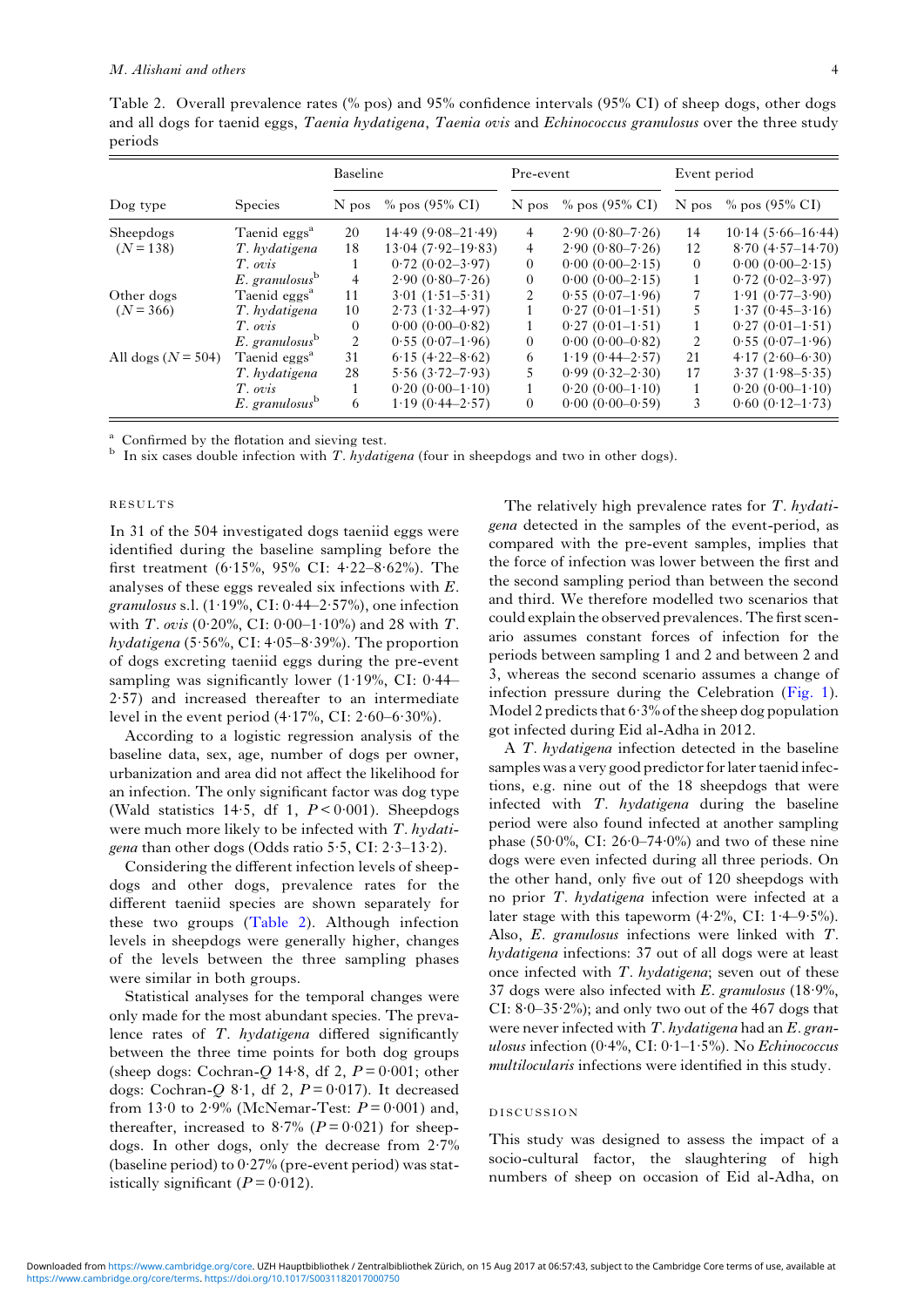<span id="page-4-0"></span>

Fig. 1. Modelled prevalence over time for patent *Taenia hydatigena* infections in the sheep dog population in Kosovo. The measured prevalences are plotted in the x-axis at the mean date when the infections of the dogs were measured [\(Table 2](#page-3-0)). The inclinations of the connecting lines between the apparent prevalence rates represent the calculated daily incidence rates. It is assumed that the prevalence after the first deworming in spring 2012 went down to zero and patent infections started to increase 60 days after the deworming continuously until the second deworming procedure in autumn 2012. (A) In model one, we assumed a continuous increase of the apparent prevalence starting from 60 days after the 2nd deworming procedure (prepatent period) up to the prevalence measured in spring 2013. This increase is much stronger than between the 1st and the 2nd deworming procedure to achieve the prevalence measures in early 2013. (B) In model two we assumed that the prevalence rates are determined, on the one hand, by the same continuous infection pressure throughout the whole year (0·024%/day) but also by a strong infection boost during the celebration days. Accordingly the apparent prevalence rate should increase with the same inclination 60 days after each deworming procedure throughout the year until 60 days after the celebrations, when the infections from the EC-FS [Eid al-Adha (Feast of Sacrifice)] became patent. Only when the apparent prevalence jumps from 1·1 to 7·4% during this time, can the end prevalence of 8·7% in spring 2013 be reached.

the transmission of Taenia spp. and E. granulosus to dogs in Kosovo. The outcomes of this study indicate that this event was associated with an increased infection rate of dogs with Taenia spp. and E. granulosus, with a significantly lower infection rate during the period before Eid al-Adha (prevalence 1·2%, CI  $0.4-2.6$ ) as compared with the period after this event  $(4.2\%, \text{ CI } 2.6-6.3)$ . Since all dogs had been treated shortly before the event and, since the post event sampling started after the prepatent period of these parasites (5–10 weeks), these infections must have been acquired during the time of the celebration and it is very unlikely that other seasonal factors could be reponsable for the observed increase within this very short time frame. The baseline infection rates

(6·2%, 2–4 months after Eid al-Adha 2011) were very similar to the infection rate in dogs determined in 2005 (7·5%) in a cross-sectional study (Sherifi, [2006\)](#page-6-0) and, therefore, we assume that it represents the general infection level in dogs.

Almost 62% (34 of 55) of all infected dogs lived in rural areas, while only seven (12·7%) were kept in urban and 14 (25·5%) in suburban areas. Also, 35 of 55  $(63.6\%)$  of all infected dogs were sheepdogs, which cohabit with sheep flocks as guard dogs and are very often 'rewarded' with viscera and raw meat from home slaughtered sheep by their owners.

Nearly 24% (14 of 55) of infected dogs were pet dogs. In rural and suburban areas, pet dogs usually live unchained in house yards. These dogs most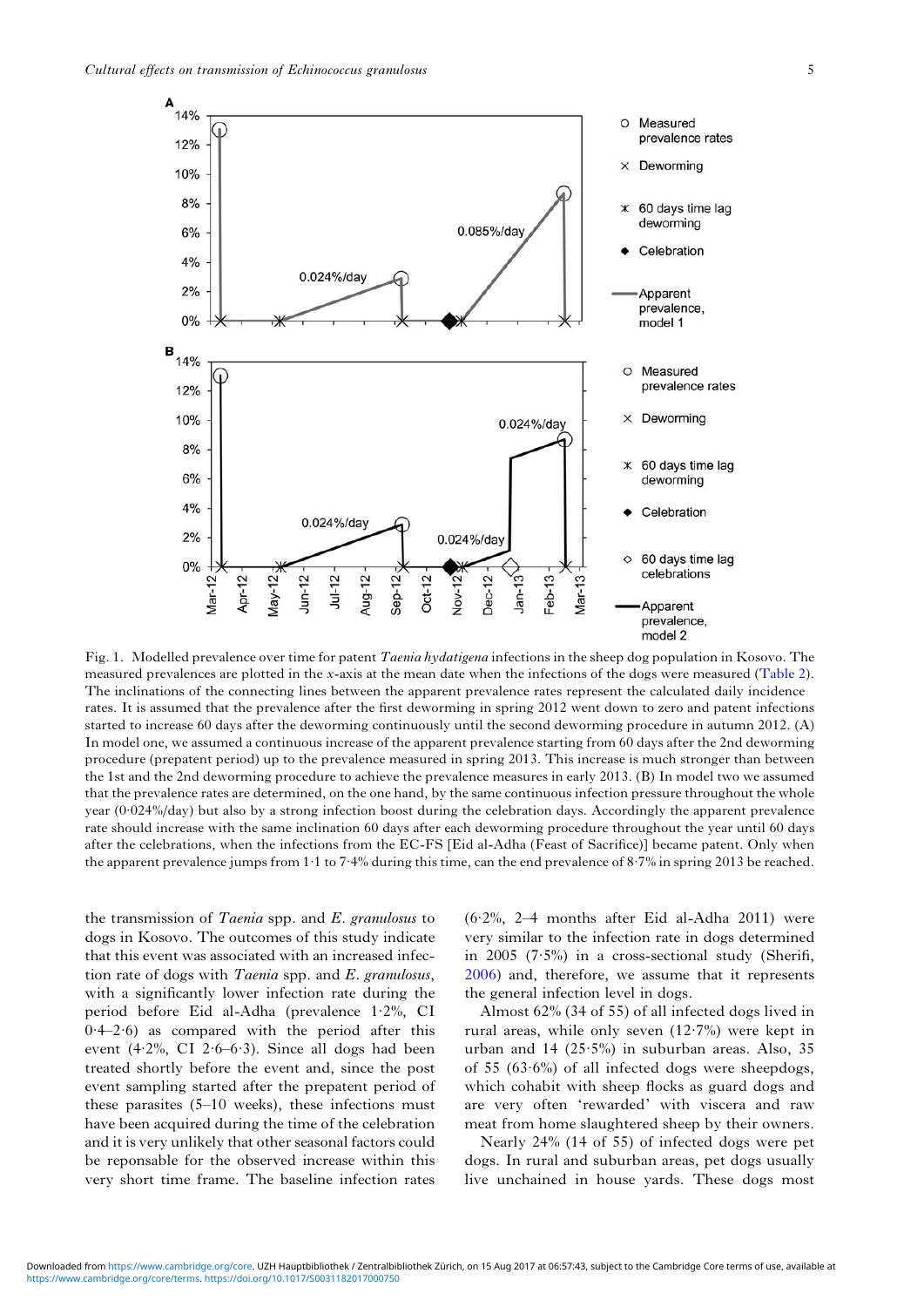<span id="page-5-0"></span>likely become infected through the ingestion of viscera and raw meat after the private slaughtering of animals by their owners, who purchase sheep from different farmers, without meet inspection. These uncontrolled feeding of raw viscera has been identified as major risk factor for the transmission of CE in many different settings (Otero-Abad and Torgerson, 2013).

Activities or habits based on religious beliefs or cultural traditions have been observed to be linked with risk factors for CE (Schwabe, [1986](#page-6-0)). Several studies document different infection risks for members of different but coexisting religious communities or ethnicities in different regions of the world. This has been shown in California, where people of Basque origin had 1340 times higher risk for CE than other residents, or in New Zealand, where Maoris had a 6·4 times higher risk than other ethnicities (Schwabe, [1986\)](#page-6-0). Similarly, Greek Cypriots had a greater risk than Turkish Cypriots and in Cyprus and Lebanon, the surgical incidence rate for CE was higher in the Christian than the Muslim community (Schwabe, [1986](#page-6-0)). A direct correlation between slaughtering of animals in winter and high levels of infections in dogs with Echinococcus has been shown previously in the semi-nomadic pastoral community of the Tibetan plateau (Wang et al. [2001\)](#page-6-0) and the impact of socio-cultural aspects on the perpetuation of echinococcosis transmission has been discussed (Macpherson, 2005).

It can be assumed that the Eid al-Adha contributes to an increased annual incidence of canine echinococcosis in Kosovo, as old sheep are sold to private persons all over the country for home slaughtering prior to this event. During the other periods of the year such sheep are slaughtered more locally, being infection sources for a more limited number of dogs. However, the home slaughtering tradition during this event contributes to a temporal concentration of transmission. Therefore, this particular epidemiological situation provides a valuable opportunity for implementing improved control activities including information of the population and deworming of dogs. For more than 10 years, Kosovo Veterinary Services has offered free Praziquantel tablets to deworm dogs. The treatment is carried out once a year together with vaccination of dogs against rabies. However, the deworming strategy appeared to have had little effect since prevalence rates of Taenia spp. and E. granulosus in dogs have remained unchanged since 2003/04 (Sherifi, [2006](#page-6-0); Sherifi et al. [2011\)](#page-6-0). Based on the findings of this study, the control strategy designed by the Kosovo Veterinary Services includes the treatment of all dogs 2–4 weeks after the celebration of Eid al-Adha. Furthermore, it is recommended to deworm the relatively small sheepdog population at least four times a year and, on this occasion, to inform farmers how to correctly dispose of slaughter waste and carcasses.

#### ACKNOWLEDGEMENTS

We greatly acknowledge the veterinarian colleagues from different areas of Kosovo for technical assistance and support during the sample collecting: Ahmet Osmani, Shefki Ajdini, Besim Uksmajli, Kreshnik Rogova, and Alban Spahiu. This paper represents the dissertation of the first author Mentor Alishani, veterinarian, at the University of Zurich.

#### FINANCIAL SUPPORT

This study was financialy supported by the Swiss National Science Foundation – SNSF, respectively the Scientific Cooperation between Eastern Europe and Switzerland – SCOPES programme, Project No. IZ74Z0\_137399.

#### REFERENCES

Calma, C. L., Neghina, A. M., Vlaicu, B. and Neghina, R. (2011). Cystic echinococcosis in the human population of a western Romanian county, 2004–2010. Clinical Microbiology and Infection 17, 1731–1734. doi: 10.1111/j.1469-0691.2011.03633.x.

Campos-Bueno, A., Lopez-Abente, G. and Andres-Cercadillo, A. M. (2000). Risk factors for Echinococcus granulosus infection: a case-control study. American Journal of Tropical Medicine and Hygiene 62, 329–334.

Carmona, C., Perdomo, R., Carbo, A., Alvarez, C., Monti, J., Grauert, R., Stern, D., Perera, G., Lloyd, S., Bazini, R., Gemmell, M. A. and Yarzabal, L. (1998). Risk factors associated with human cystic echinococcosis in Florida, Uruguay: results of a mass screening study using ultrasound and serology. American Journal of Tropical Medicine & Hygiene 58, 599-605.

Clopper, C. J. and Pearson, E. S. (1934). The use of confidence or fiducial limits illustrated in the case of the binomial. Biometrika 26, 404–413.

Craig, P., Mastin, A., van Kesteren, F. and Boufana, B. (2015). Echinococcus granulosus: epidemiology and state-of-the-art of diagnostics in animals. Veterinary Parasitology 213, 132–148. doi: 10.1016/j. vetpar.2015.07.028.

Craig, P. S. and Larrieu, E. (2006). Control of cystic echinococcosis/ hydatidosis: 1863–2002. Advances in Parasitology 61, 443–508.

Deplazes, P., Gottstein, B., Stingelin, Y. and Eckert, J. (1990). Detection of Taenia hydatigena copro-antigens by ELISA in dogs. Veterinary Parasitogy 36, 91–103.

Dowling, P. M. and Torgerson, P. R. (2000). A cross-sectional survey to analyse the risk factors associated with human cystic echinococcosis in an endemic area of mid-Wales. Annals of Tropical Medicine and Parasitology 94, 241–245.

Hamidi, A., Sherifi, K., Sylejmani, D., Latifi, F., Leps, J. and Fries, R. (2010). Fasciolosis, dicroceliosis, cystic echinococcosis and cysticerkosis by slaughtered cattle in Kosovo [In German]. Rundschau fur Fleischhygiene und Lebensmittelüberwachung 4, 115–117.

Harandi, M. F., Moazezi, S. S., Saba, M., Grimm, F., Kamyabi, H., Sheikhzadeh, F., Sharifi, I. and Deplazes, P. (2011). Sonographical and serological survey of human cystic echinococcosis and analysis of risk factors associated with seroconversion in Rural Communities of Kerman, Iran. Zoonoses and Public Health 58, 582–588. doi: 10.1111/j.1863- 2378.2011.01407.x.

Macpherson, C. N. L. (2005). Human behaviour and the epidemiology of parasitic zoonoses. International Journal for Parasitology 35, 1319–1331.

Mathis, A., Deplazes, P. and Eckert, J. (1996). An improved test system for PCR-based specific detection of Echinococcus multilocularis eggs. Journal of Helminthology 70, 219–222.

Moro, P. L., Cavero, C. A., Tambini, M., Briceno, Y., Jimenez, R. and Cabrera, L. (2008). Identification of risk factors for cystic echinococcosis in a peri-urban population of Peru. Transactions of the Royal Society of Tropical Medicine and Hygiene 102, 75–78. doi: 10.1016/j. trstmh.2007.09.010.

Otero-Abad, B. and Torgerson, P. R. (2013). A systematic review of the epidemiology of echinococcosis in domestic and wild animals. PLoS Neglected Tropical Diseases 7. doi: e2249 10.1371/journal.pntd.0002249.

Pilaca, A., Vyshka, G., Pepa, A., Shytaj, K., Shtjefni, V., Boçari, A., Beqiri, A. and Kraja, D. (2014). A neglected zoonosis in Albania: why echinococcosis is becoming a surgeon's exclusivity. Mediterranean Journal of Hematology and Infectious Diseases 6, e2014013.